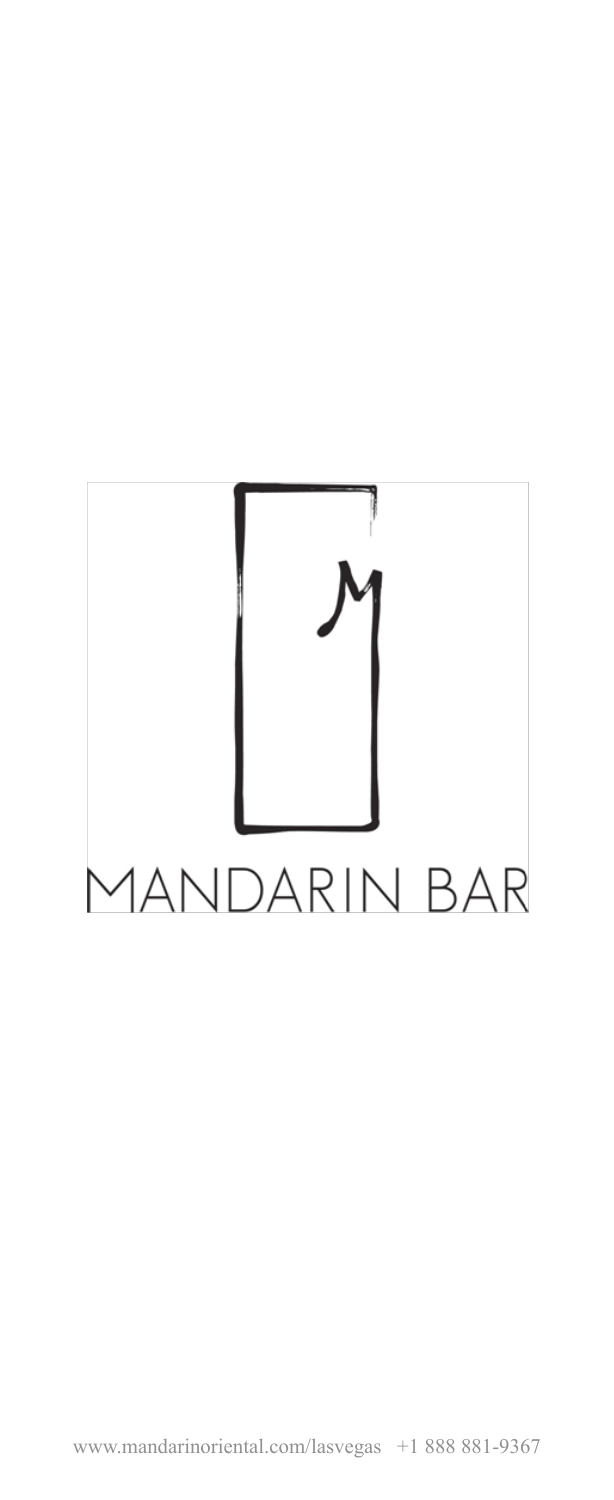# Eclectic Bites

Available Sunday - Thursday; From 5pm - 10pm Friday - Saturday 5pm - 12am

LOBSTER RICE PAPER ROLL 16 Fresh hearts of palm, mint & mango pineapple sauce

COOL BBQ 22 Alaskan king crab, pomelos & lemongrass foam, Kampachi yuzu tartar, tuna & salmon nigiri ponzu sauce "STELLAR BAY" OYSTER BEIGNET 19 Parsnip mousseline, Tsar Nicolay Ossetra Caviar CRISPY CHICKEN 15 Foie gras, sweet breads, tarragon, lightly smoked with apple wood late harvest grapes CHICKEN SATAY SKEWERS 14 Peanut sauce, Ajinomoto cucumber EDAMAME 10 Lemon oil, Maldon sea salt \* MORAR SLIDERS 15 Double smoked bacon, pickled caramelized onion, cheddar, BBQ sauce THE ITALIAN BOARD 21 Cacciatorini Cabra Romero

Sopresseta Salami Finocchietta Robiola Mosina Gorgonzola Dolce Served with sauterne apricots in jar,

fig cake, quince cornet

DESSERT TRIO 14 Vanilla crème brulee, chocolate & caramel popcorn, mini pastry \* Consuming raw or undercooked meat, poultry, seafood, shell

stock or eggs may increase your Risk of a Food Borne Illness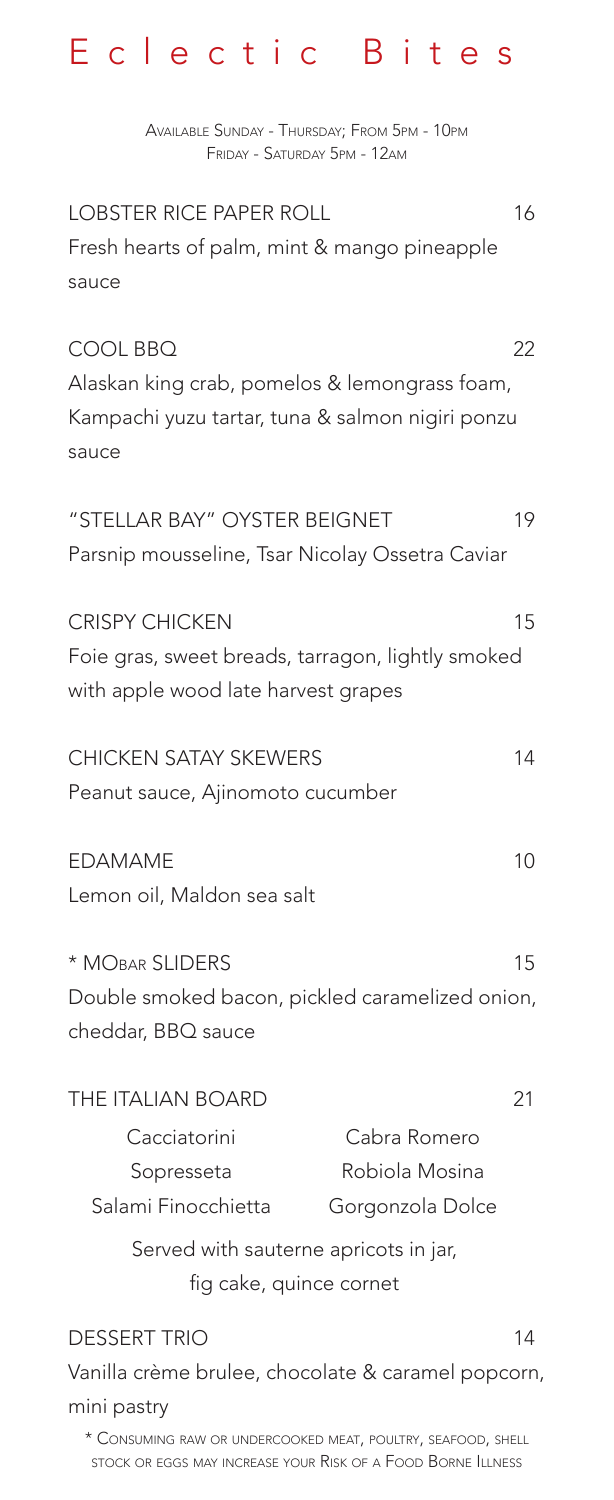# M a n d a r i n Originals 18

THE GOLDEN LEAF (MANDARIN MARTINI) Created specifically for Mandarin Oriental, Las Vegas. The Golden Leaf uses Hendricks gin, Aperol, muddled mandarin oranges, pineapple juice, lime juice, and housemade simple syrup.

CHERRY AMOUR A refreshing cocktail crafted with Grey Goose Cherry Noir vodka, Cedilla Acai liqueur, fresh lime juice and housemade simple syrup.

CUCUMBER & CILANTRO MARGARITA A fresh spin on the margarita using Milagro Reposado tequila, cilantro, cucumber, agave nectar, fresh lime juice and dash of egg whites.

### ELDERFLOWER SMASH

A refreshing cocktail created with Hendricks gin, St. Germain liquor, mint, bitters and fresh lemon juice.

## LEMONGRASS MOJITO

One of Cuba's oldest cocktails with a twist created with Leblon Caçhaca, housemade lemongrass infused simple syrup, fresh mint, finished with soda water.

# Champagne Cocktails 18

#### BERRY BELLINI

A decadent yet light cocktail created with white peach purée, muddled blackberries and a splash of sparkling wine.

## CUCUMBER FRENCH 75

Try our reinvented version of the original French 75 by using Hendricks gin and complimenting it with fresh cucumber, fresh lemon juice and a splash of sparkling wine.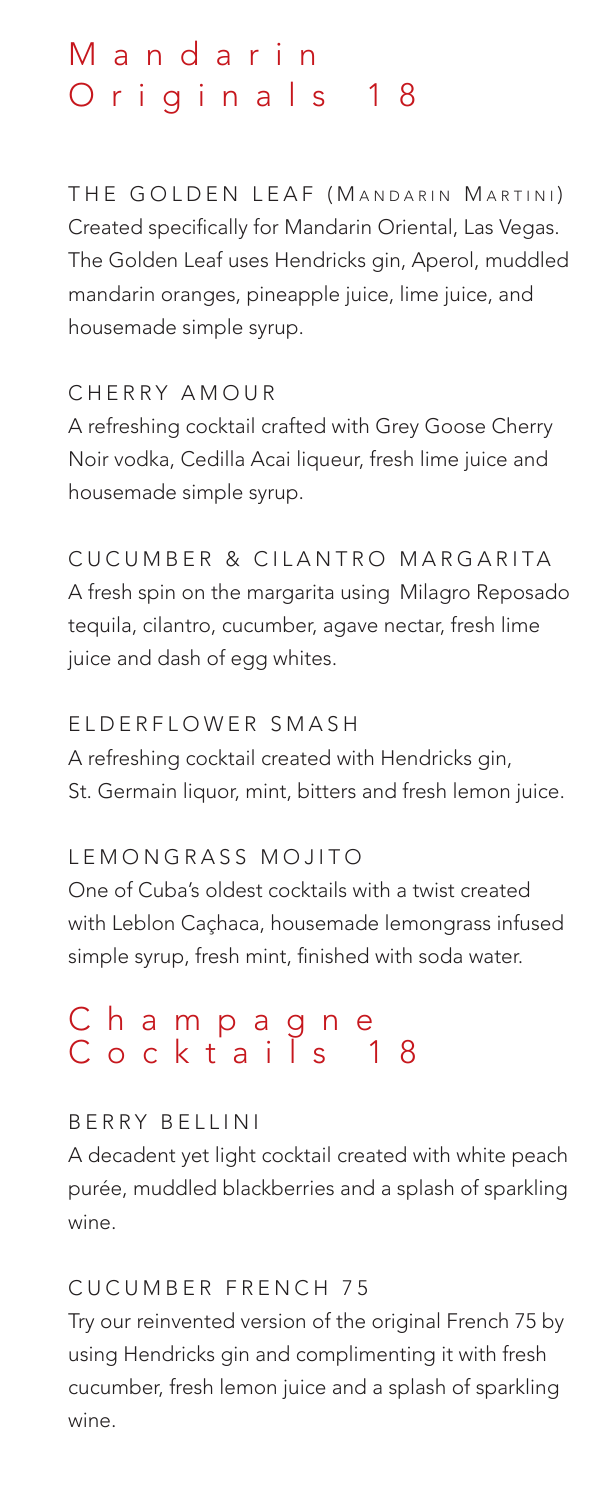# I n n o v a t i v e V i n t a g e Cocktails 18

### SAZERAC

Created in 1870, known as the official cocktail of New Orleans, the Sazerac is one of America's oldest cocktails. Our recipe includes Remy V.S.O.P., Pendleton Rye whiskey, St. George Absinthe, housemade simple syrup and lemon zest.

## SMOKE & MIRRORS

A play on the original Manhattan. Basil Hayden bourbon, Lagavulin 16 yr scotch rinse, Carpano Antica Formula, housemade black tea infused simple syrup and fresh lemon zest.

## MUAY THAI MULE

An Asian twist to the refreshing classic Moscow Mule. This cocktail is perfectly balanced with Ciroc Coconut vodka, fresh Kaffir lime leaves, fresh lime juice, finished with Fever Tree ginger beer.

## UN-USUAL NEGRONI

The original thought to have first been made in Florence, Italy in 1919 has stood the test of time. This simple cocktail with a spin produces a much more approachable flavor profile when using Hendricks Gin, orange zest, Lillet Blanc and Aperol.

# NEWTON OLD FASHIONED Once referred to as a "bittered sling" in 1806, our version is created with a seasonal spin using Blantons bourbon, apple cider, housemade brown sugar simple syrup, apple bitters and Amaro Nonino.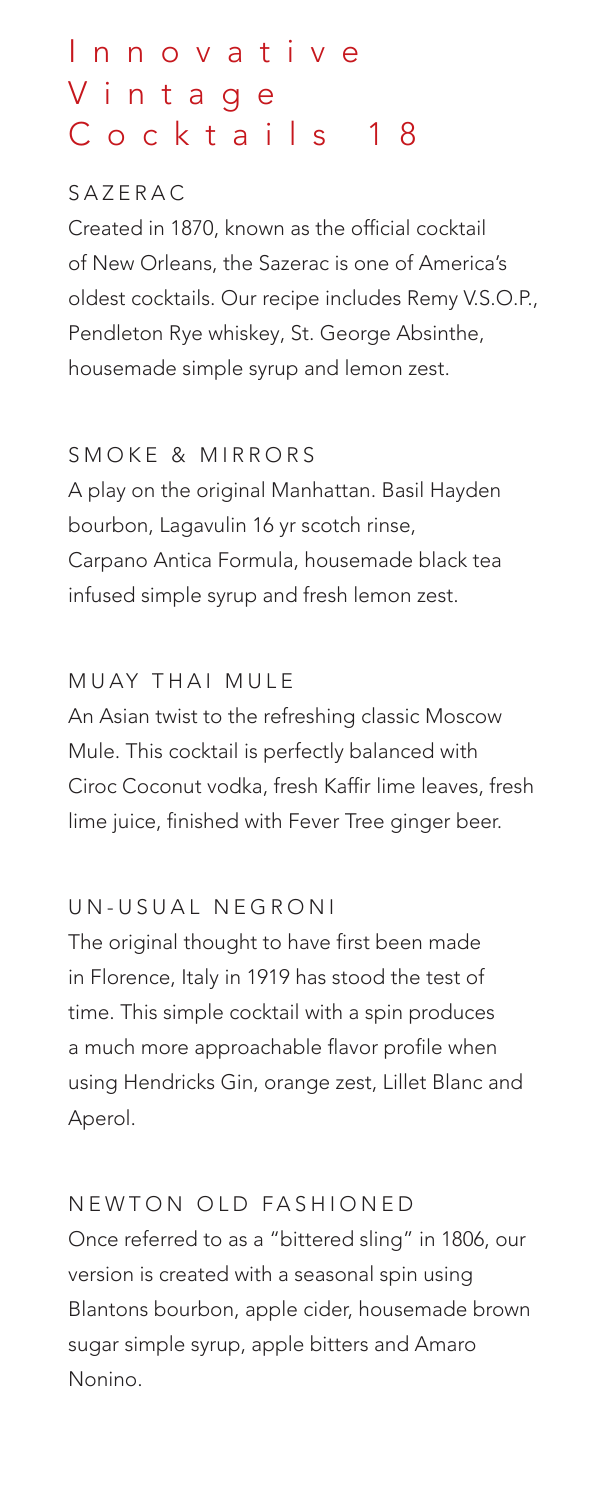# S e a s o n a l Cocktails 18

### MAPLE TEA-BIRD

A complex sidecar with an all spice and brown sugared rim. This version includes Hennesey Black, Daron 5yr Cavados, Quantro, apple juice, housemade maple black tea simple syrup, peychauds bitters, egg whites and garnished with a star anise.

## MANDARIN BOULEVARD

A twist on the classic boulevardè using Penndelton 12 yr rye, Amaro Nonino, Carpano Sweet Vermouth and Aperol garnished with a flamed orange.

## DAYWALKER

This drink won't creep you out and has plenty of soul. This Irish Apple Pie includes Jameson Irish Whiskey, housemade cinnamon simple syrup, apple cider, fresh lemon juice, finished with "Ginger" ale.

# OLD SPICED SAZY

This seasonal twist of the classic "sazerac" uses fall flavors such as crème de mure, housemade cinnamon simple syrup as well as Lillet Rose in a absinthe washed glass combined with Haymans Old Tom Gin to create a savory and rich concoction!

## HERBACEOUS MONK

Inspired by housemade honey and sage simple syrup, this cocktail combines the classic "last word" and "silver fizz" to create a well balanced cocktail with Old Raj Gin, green chartreuse, Luxardo Cherry Liquor, fresh lemon juice, egg whites, and bittercube bitters.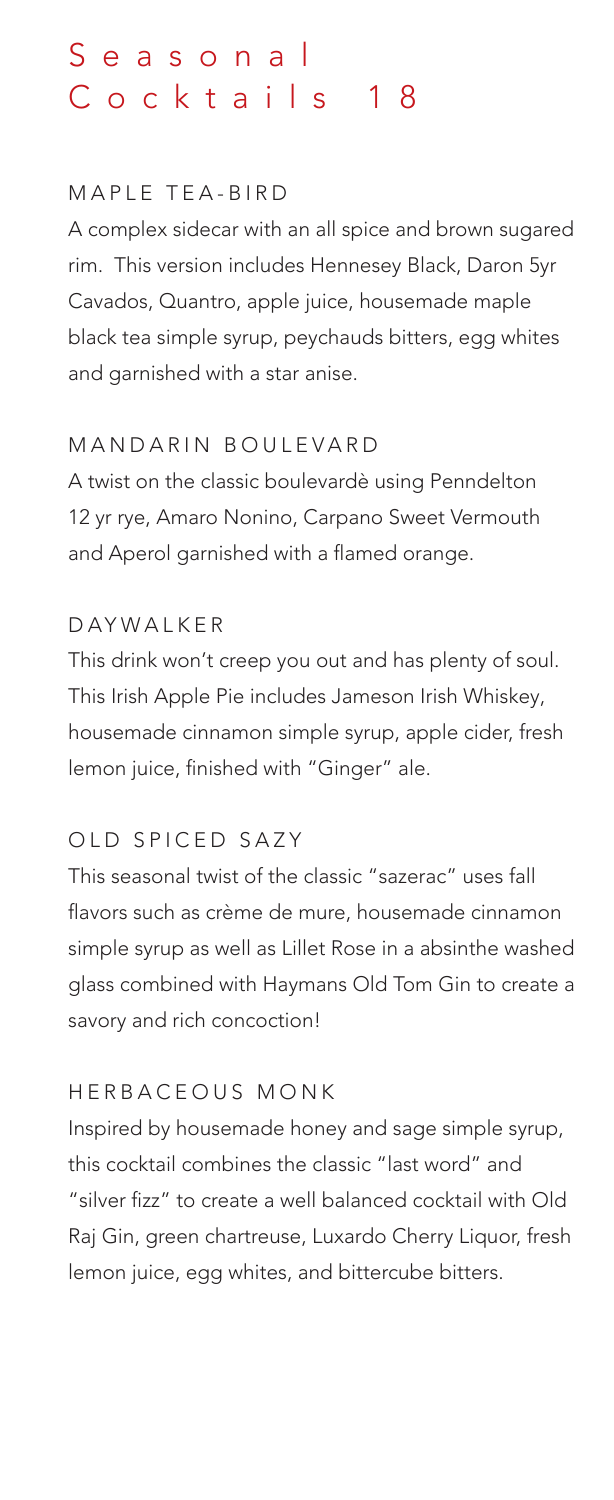#### RISING PLUM

The best whiskey sour this side of the Pacific! We use Hibiki 12yr Japanese Whiskey, fresh lemon juice, housemade simple syrup, egg whites, bittercube bitters, and Hakutsuru Plum Wine. Shaken and served over ice with a plum garnish.

#### CHERRY BLOSSOM

Our cocktail was inspired with Hakutsuru Dai Ginjo Sake made with Bacardi Torch Cherry, housemade ginger infused simple syrup, fresh lime juice, finished with Fevertree Ginger Beer.

#### ONE INCH PUNCH

This punch won't knock you down, yet is dangerously refreshing. Inspired with Kai Lemongrass Soju, Cedilla Acai liquor, Domaine De Canton Ginger Liquor, housemade lemongrass infused simple syrup, fresh lemon juice, finished with Fevertree Ginger Beer.

# Tea Cocktails 16

#### TEA-TINI

Bulleit bourbon, chilled Jasmine Pearl white tea, apple juice, agave nectar and fresh lemon juice.

#### ROYAL TEA

Absolut Mandarin vodka, homemade simple syrup, chilled Osmanthus Oolong tea and fresh lemon juice.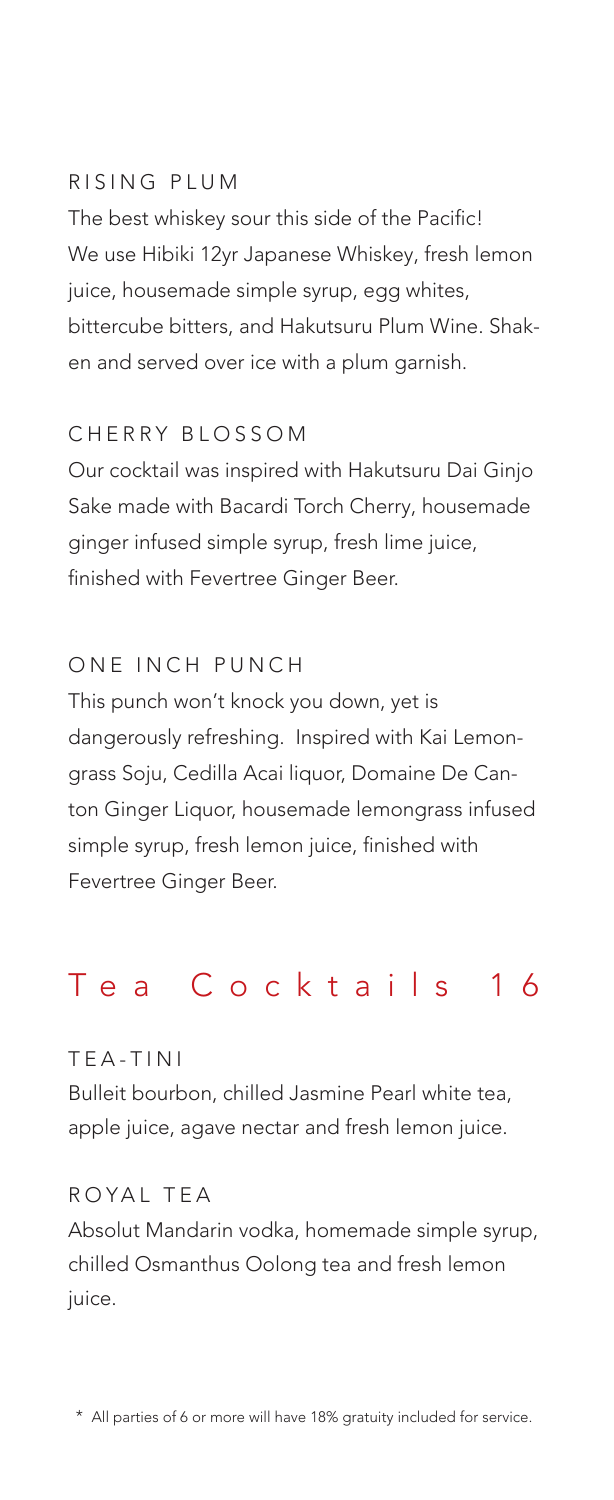# Beer

HANDCRAFTED Chimay Blue Grande Reserve 14 Dogfish Head 60min I.P.A 10 Ghost Rider IPA 8

DOMESTIC 7 Miller Lite Sierra Nevada Pale Ale

IMPORTED 8 Amstel Light Blue Moon Wheat Corona Guinness Heineken Heineken Light Kronenbourg New Belgium Fat Tire Stella Artois Tsingtao

NON-ALCOHOLIC 7 St. Pauli Girl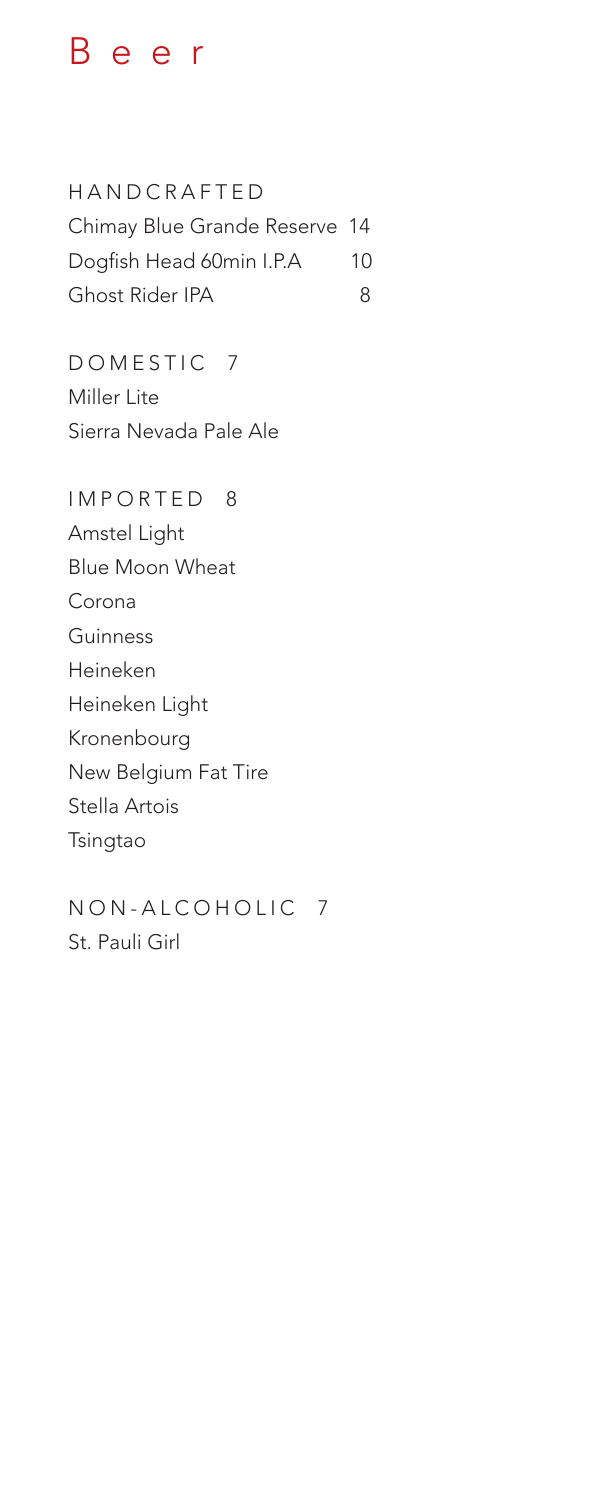# W i n e s b y t h e Glass

CHAMPAGNE Bruno Paillard, "Premier Cuvee", Private Selection Champagne | France | Reims | NV glass 32 bottle 155 Nicholas Feuillette, Rosé Champagne | France | NV glass 33 bottle 155 Veuve Clicquot, Yellow Label Champagne | France | Reims | NV glass 26 bottle 130 Santa Margherita, Prosecco Prosecco | Italy glass 18 bottle 80 WHITE WINE Dopff & Irion Gewürztraminer | France | Alsace glass 16 bottle 70 Domaine Wachau "Terrassen~Federspiel" Gruner Veltliner | Austria | Wachau glass 15 bottle 65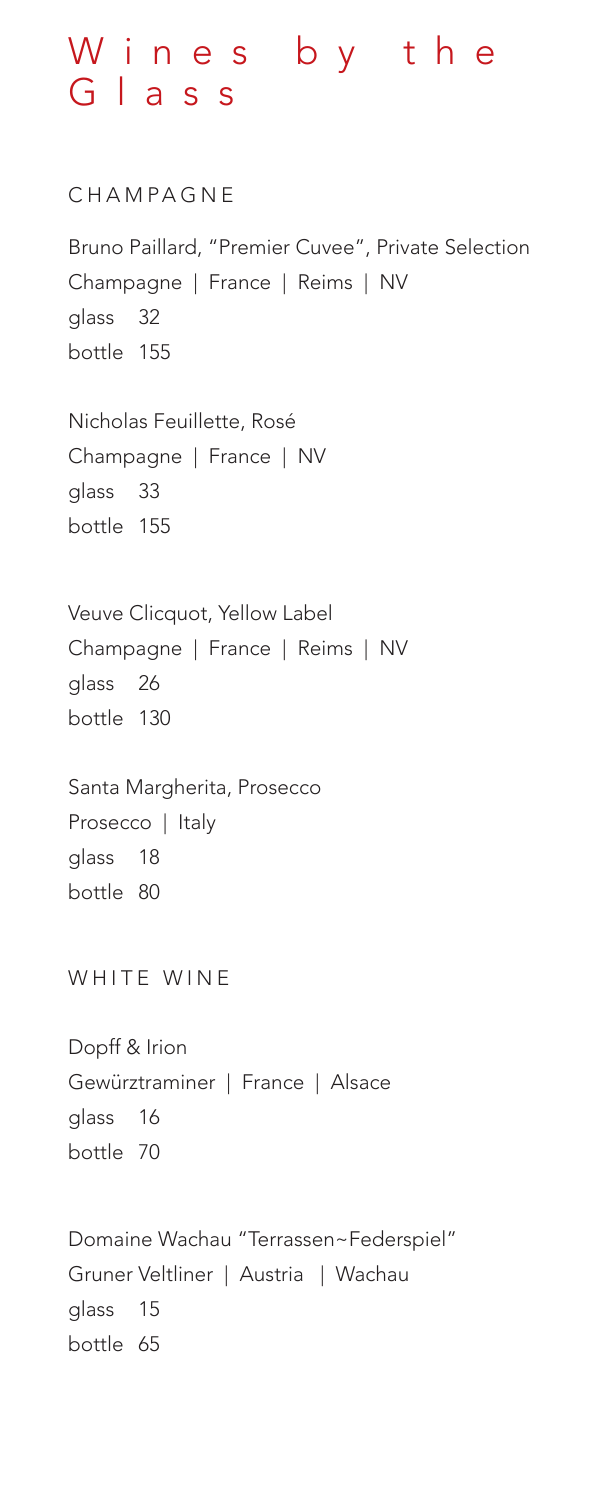```
WHITE WINE (CONTINUED)
Saint M
Riesling | Germany | Pfalz
glass 10
bottle 45
Evening Land 
Chardonnay | France | Bourgogne 
glass 21
bottle 90
Stag's Leap Wine Cellars, "Karia"
Chardonnay | USA | Napa Valley 
glass 18
bottle 80
La Viarte 
Pinot Grigio | Italy | Colli Orientali
glass 15
bottle 65
Kim Crawford
Sauvignon Blanc | New Zealand | Marlborough
glass 17
bottle 75
Pierre Sparr "Alsace One"
White Wine Blend | Alsace | France
glass 16
bottle 70
```
\* All parties of 6 or more will have 18% gratuity included for service.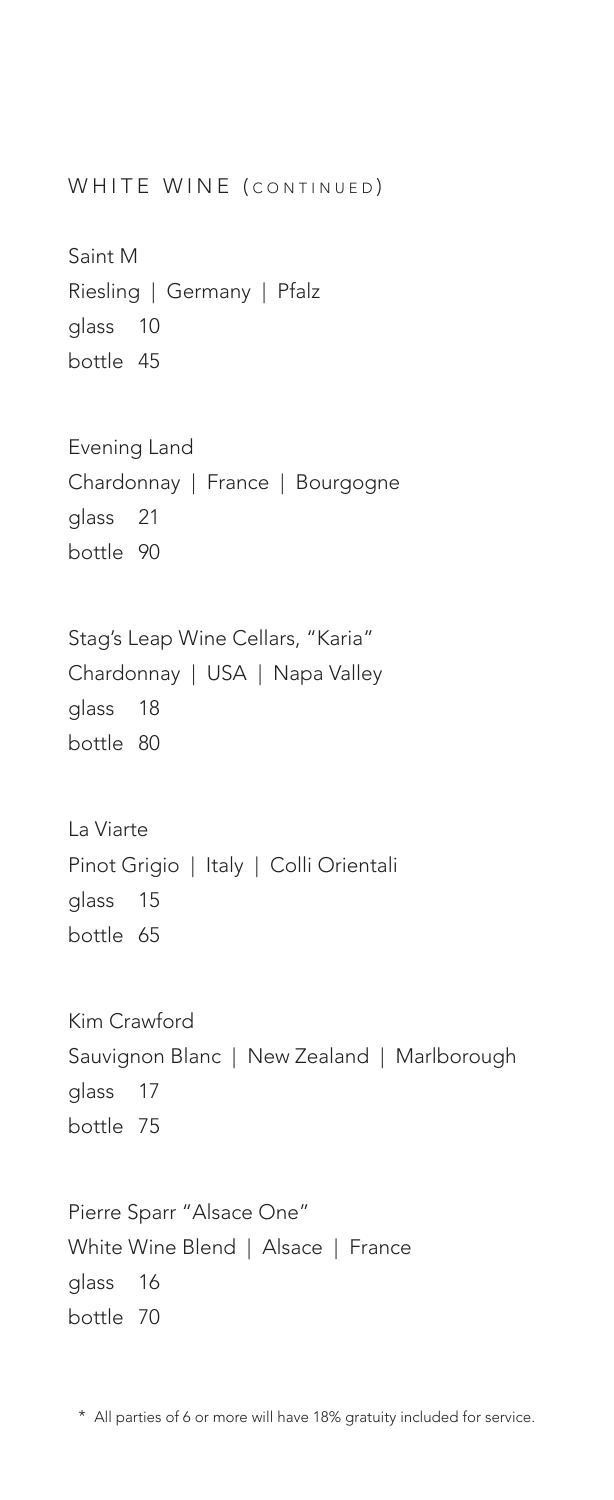RED WINE

Chateau Tanunda Shiraz | Australia | Barossa glass 15 bottle 65

Evohe Red Blend | Spain | Vinas Viejas glass 10 bottle 45

Federalist Zinfandel | USA | Dry Creek Valley glass 18 bottle 80

St. Supéry Cabernet Sauvignon | USA | Napa Valley glass 23 bottle 100

Erath, "Estate" Pinot Noir | USA | Oregon | Dundee Hills glass 20 bottle 90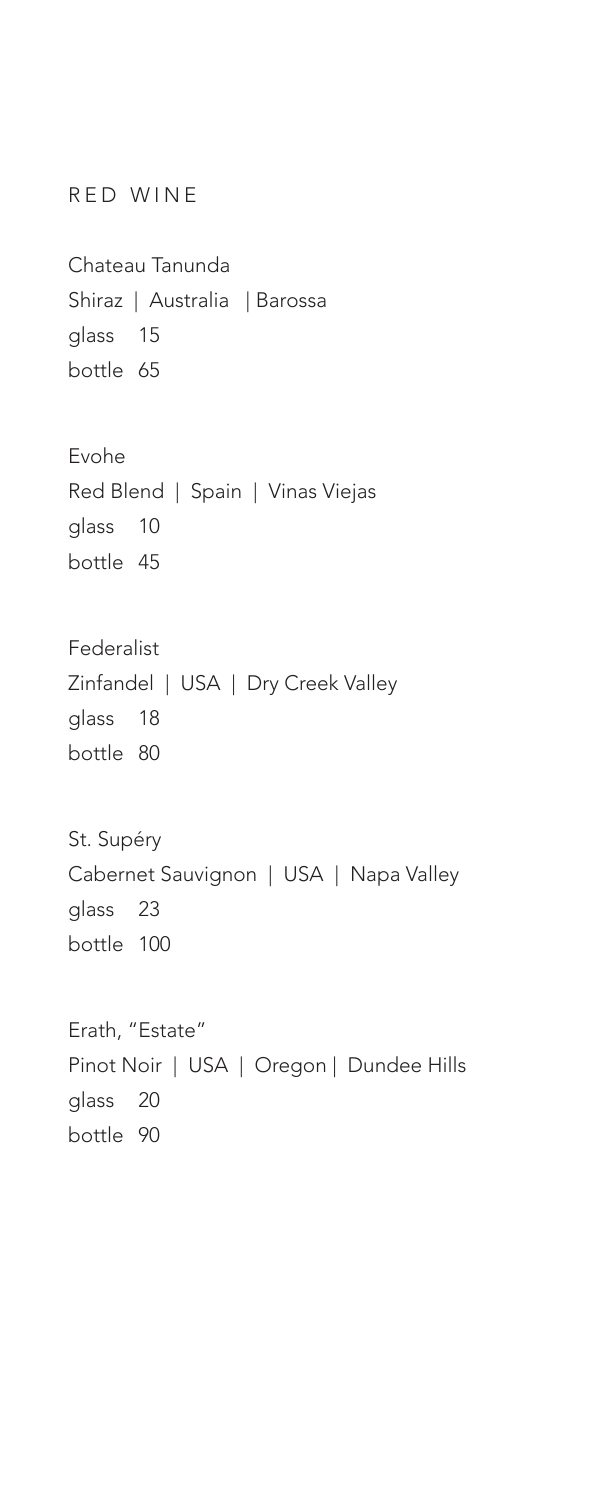#### RED WINE (CONTINUED)

Merryvale "Starmont" Cabernet Sauvignon | USA | Napa Valley glass 20 half bottle 45

# Okanagan Estate Merlot | USA | Columbia Valley glass 15 bottle 65

Clos la Coutale Malbec | Cahors | France glass 17 bottle 75

### ROSE

St. Supery Rose | USA | Napa glass 13 bottle 60

## SAKÉ

Hakutsuru, Saoring Cloud Junmai Daiginjo | Japan | Nada glass (3oz) 14 bottle